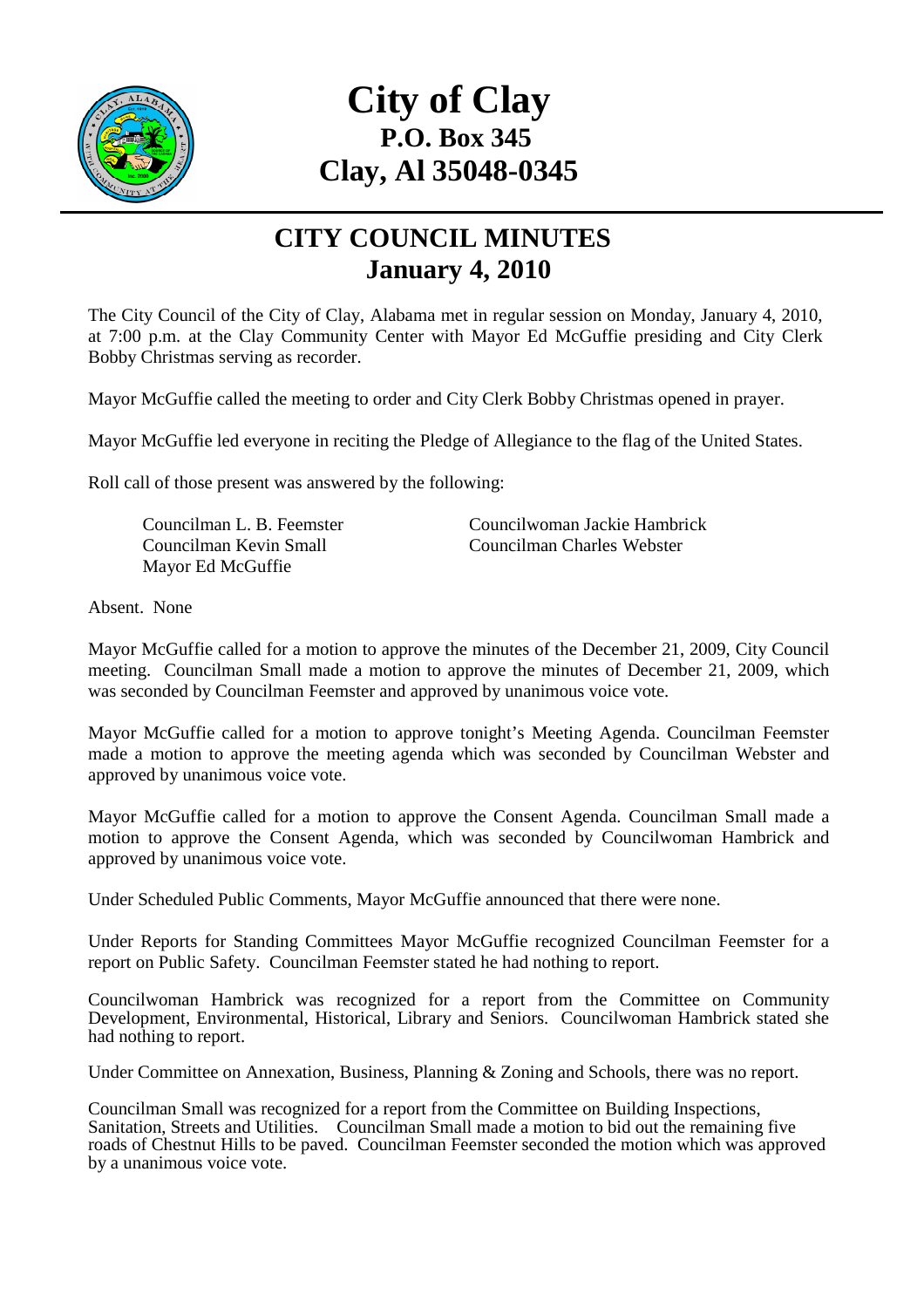

**City Council Meeting January 4, 2010 Page 2** 

Councilman Small made a motion to spend \$4,522 to retrofit the existing ornamental Christmas lights with LED lights. He explained that the LED lights would cut the cost for lights. Councilman Webster seconded the motion which was approved by a unanimous voice vote.

Councilman Small reported that the Public Works employees were in the process of taking down the Christmas lights, straightening street signs and other maintenance along the roads at this time. He also reported that the Steeple Chase Homeowners Association was having a meeting on January 14 that he and Councilman Webster planned on attending and invited everyone else to attend.

Councilman Webster was recognized for a report from the Parks and Recreation Committee. He informed the Senior Citizens that he had some pictures from their Christmas luncheon that he would bring to them. Also, he announced that he was beginning a community wide singing on the last Saturday of each month and invited whoever wanted to come and sing would be welcome. He announced that Ms. Becky Johnson and the Chamber of Commerce might like to sponsor these singings and different businesses could host it and advertise their business.

Councilman Webster made a motion that the City pay \$5,493.60 to Mordecai Sporting Goods for an outstanding invoice for uniforms and equipment owed by the football program at the ball park. Councilman Small seconded the motion which was approved by a unanimous voice vote.

Under Reading of Petitions, Applications, Complaints, Appeals, Communications, etc. Mayor McGuffie announced there was nothing to report.

Under the City Clerk's report, City Clerk Bobby Christmas reported the balance in the 4 & 5 Cent Gasoline Fund =  $$217,176.38$ ; 7 Cent Gasoline Fund =  $$124,179.12$ ; AmFund Account = \$1,111,891.09; Capital Improvement Fund = \$151,011.75; Contractors Bond = \$43,179.96; General Fund = \$299,413.88; Library Fund = \$5,686.84; Park and Recreation Fund = \$90,113.70; and Senior Citizens Fund  $=$  \$5,309.07.

Under Resolutions, Ordinances, Orders and other business, Mayor McGuffie called for a motion to enter into Unanimous Consent. Councilman Small made a motion to suspend the regular rules of order and enter into Unanimous Consent which was seconded by Councilman Webster.

That the motion was put before the Council and a roll call vote was conducted with the results as follows:

Yeas: Council members Feemster, Hambrick, Small, Webster and Mayor McGuffie

Nays: None

Mayor McGuffie introduced Resolution  $2010 - 01$ , A Resolution Designating Meeting Times for the Board of Zoning Adjustments which was read by City Clerk Bobby Christmas.

Councilman Feemster made a motion to approve Resolution 2010 – 01 which was seconded by Councilman Webster.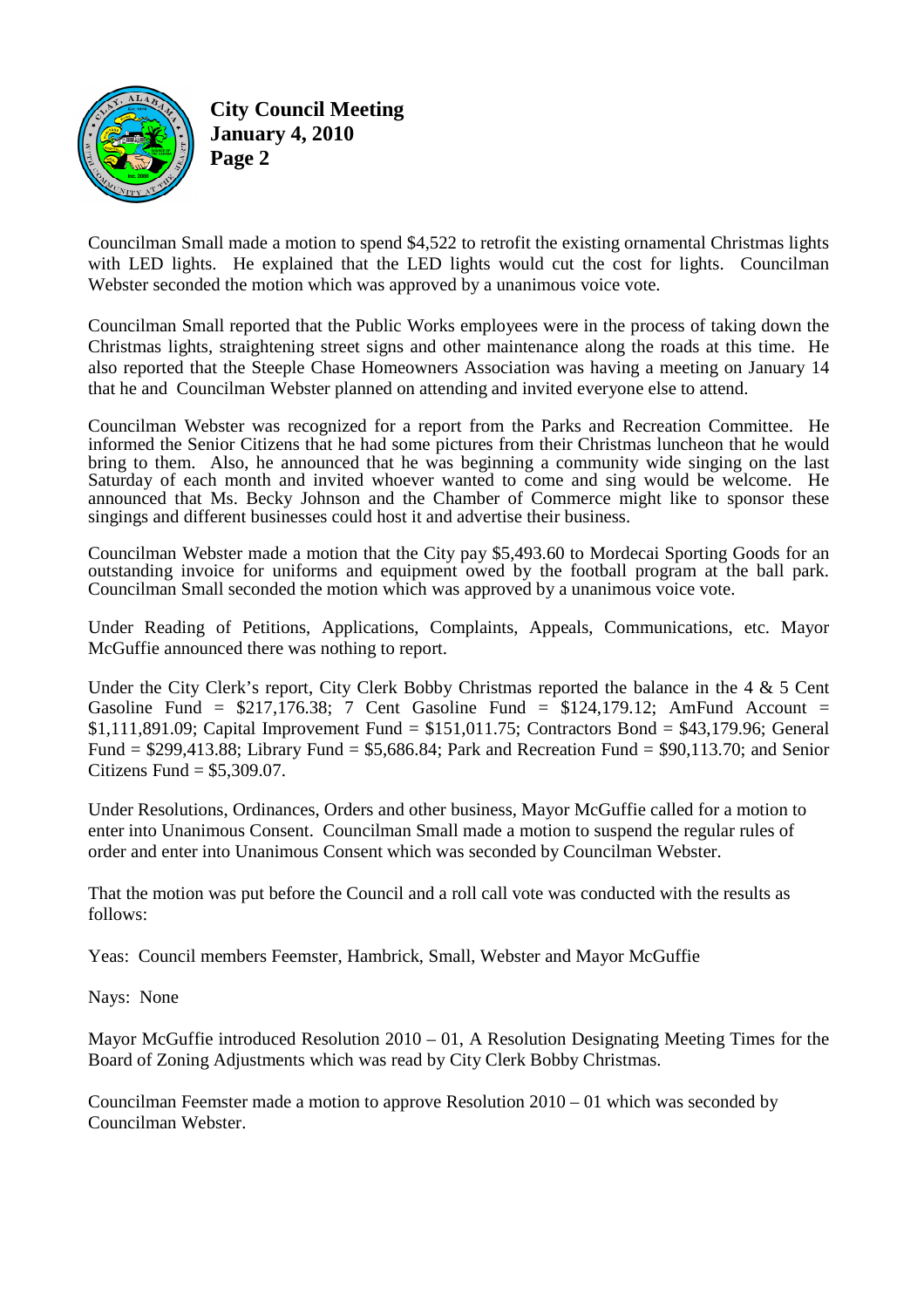

**City Council Meeting January 4, 2010 Page 3** 

That the motion was put before the Council and a roll call vote was conducted with the results as follows:

Yeas: Council members Feemster, Hambrick, Small, Webster and Mayor McGuffie

Nays: None

Mayor McGuffie introduced Resolution 2010 – 02, A Resolution Designating Meeting Times for the Environmental Committee which was read by City Clerk Bobby Christmas.

Councilman Webster made a motion to approve Resolution 2010 – 02 which was seconded by Councilwoman Hambrick.

That the motion was put before the Council and a roll call vote was conducted with the results as follows:

Yeas: Council members Feemster, Hambrick, Small, Webster and Mayor McGuffie

Nays: None

Mayor McGuffie introduced Resolution 2010 – 03, A Resolution Designating Meeting Times for the Planning and Zoning Commission which was read by City Clerk Bobby Christmas.

Councilman Small made a motion to approve Resolution 2010 – 03 which was seconded by Councilwoman Hambrick.

That the motion was put before the Council and a roll call vote was conducted with the results as follows:

Yeas: Council members Feemster, Hambrick, Small, Webster and Mayor McGuffie

Nays: None

Mayor McGuffie introduced Resolution 2010 – 04, A Resolution Designating Meeting Times for the Public Safety Committee which was read by City Clerk Bobby Christmas.

Councilman Feemster made a motion to approve Resolution 2010 – 04 which was seconded by Councilman Webster.

That the motion was put before the Council and a roll call vote was conducted with the results as follows:

Yeas: Council members Feemster, Hambrick, Small, Webster and Mayor McGuffie

Nays: None